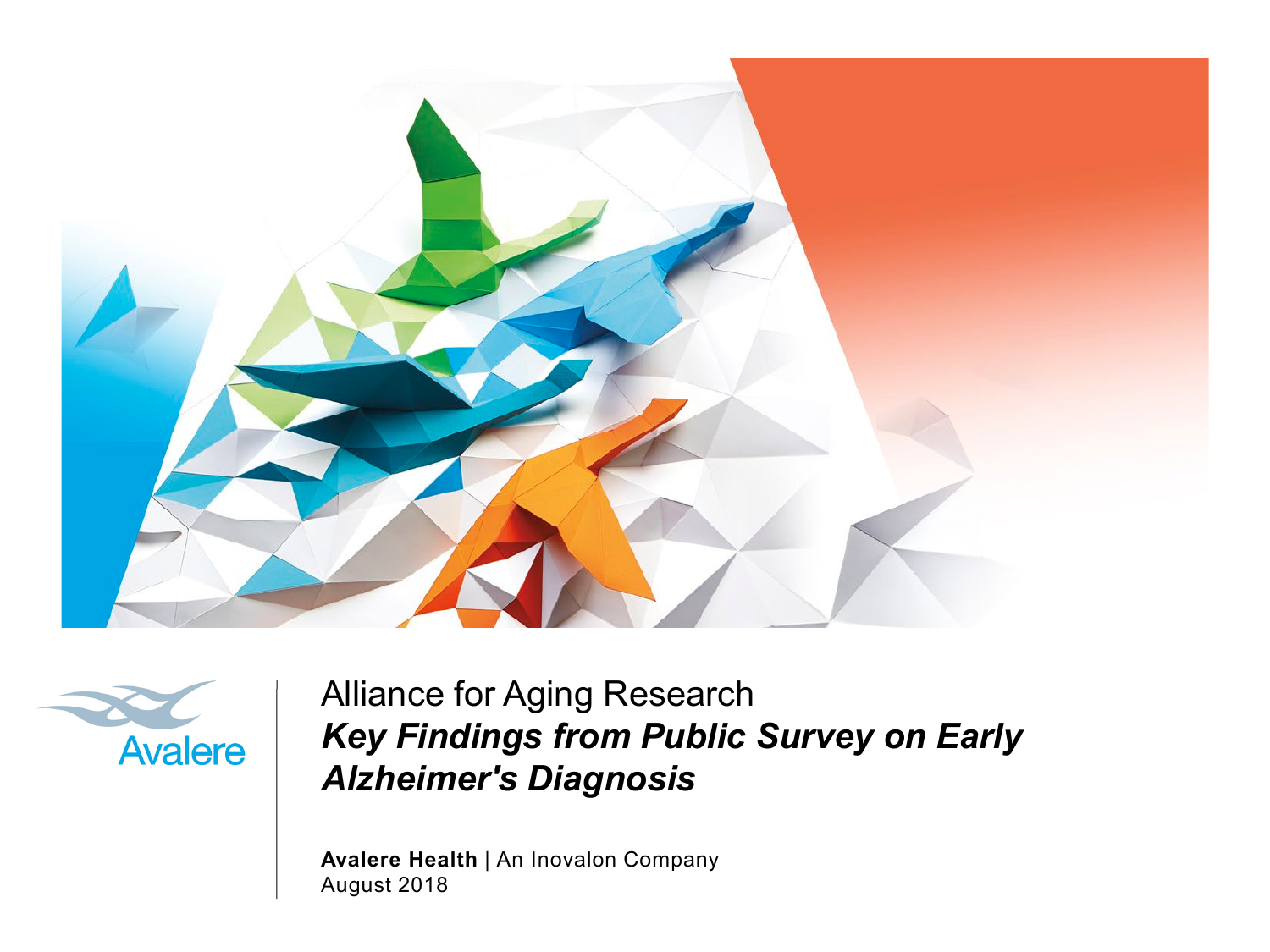### Methodology

- Avalere fielded a nationally representative telephone survey of 2,000 adults, age  $18+$ on behalf of Alliance for Aging Research
	- o This included landline telephones as well as cellular phones for optimal representative coverage of the US population age 18+ (40% landline, 60% cell)
	- o Final data is adjusted to consider the landline and cell phone portions, and then weighted by age, gender, region, race/ethnicity and education to be proportionally representative of the US adult population
- The survey was fielded from June 21-July 2, 2018 using ORC International's CARAVAN Omnibus survey mechanism
- The data incur a Margin of Error of + 2.0% at the 95% confidence level. Smaller subgroups will have larger error margins
- The questionnaire was designed in conjunction with Alliance for Aging Research, with the core focus being to understand public sentiment toward the concept of early diagnosis of Alzheimer's Disease (AD)
- At the onset of the survey, all respondents were read the following:
	- o *"As you may know, dementia refers to the decline in memory or other thinking skills. AD is the most common form of dementia."*

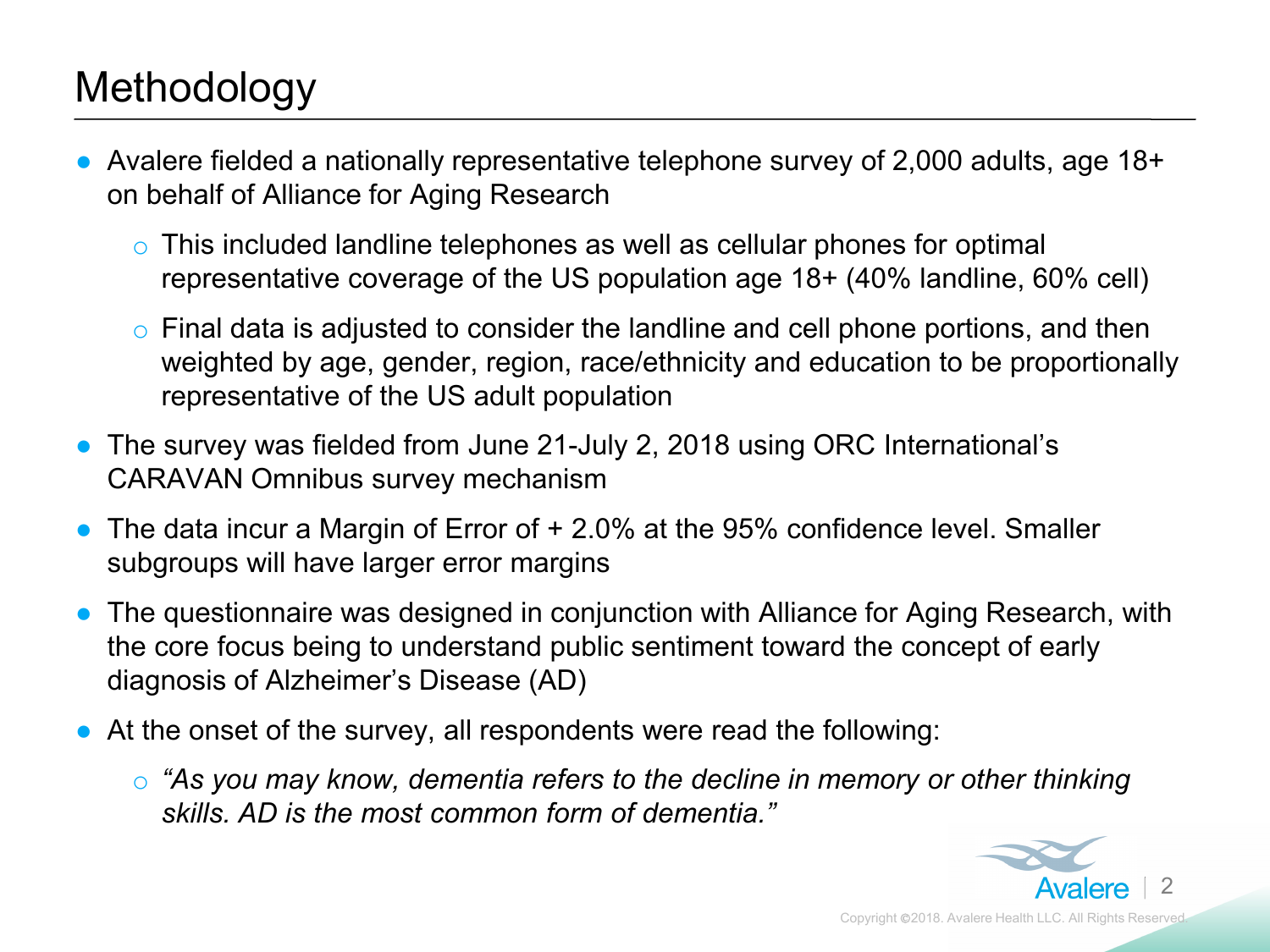### Key Findings and Implications

- The concept of early diagnosis of AD is implicitly important to the general public
	- o The vast majority say it is "very important" to diagnose AD as early as possible, and many also feel that knowing one's risk is critically important as well
	- o **Implication:** With general sentiment on the side of AD, communications and messaging efforts should be focused on mobilizing that sentiment into what a person can do because they know early diagnosis is important
- The public is also willing to consider taking part in early diagnosis
	- o There is baseline receptivity to the concept of getting screened
	- o Willingness is soft "somewhat likely" vs. intense "very likely" which can be attributed to the newness of the concept
	- o It is also typical for interest to be higher than willingness
	- o General interest, however, does usurp concern of developing the disease, which bodes well for moving toward uptake
	- o **Implication:** Baseline receptivity can be cultivated to convert an "I'm willing" into a "My family members/loved ones/self should be screened when…."

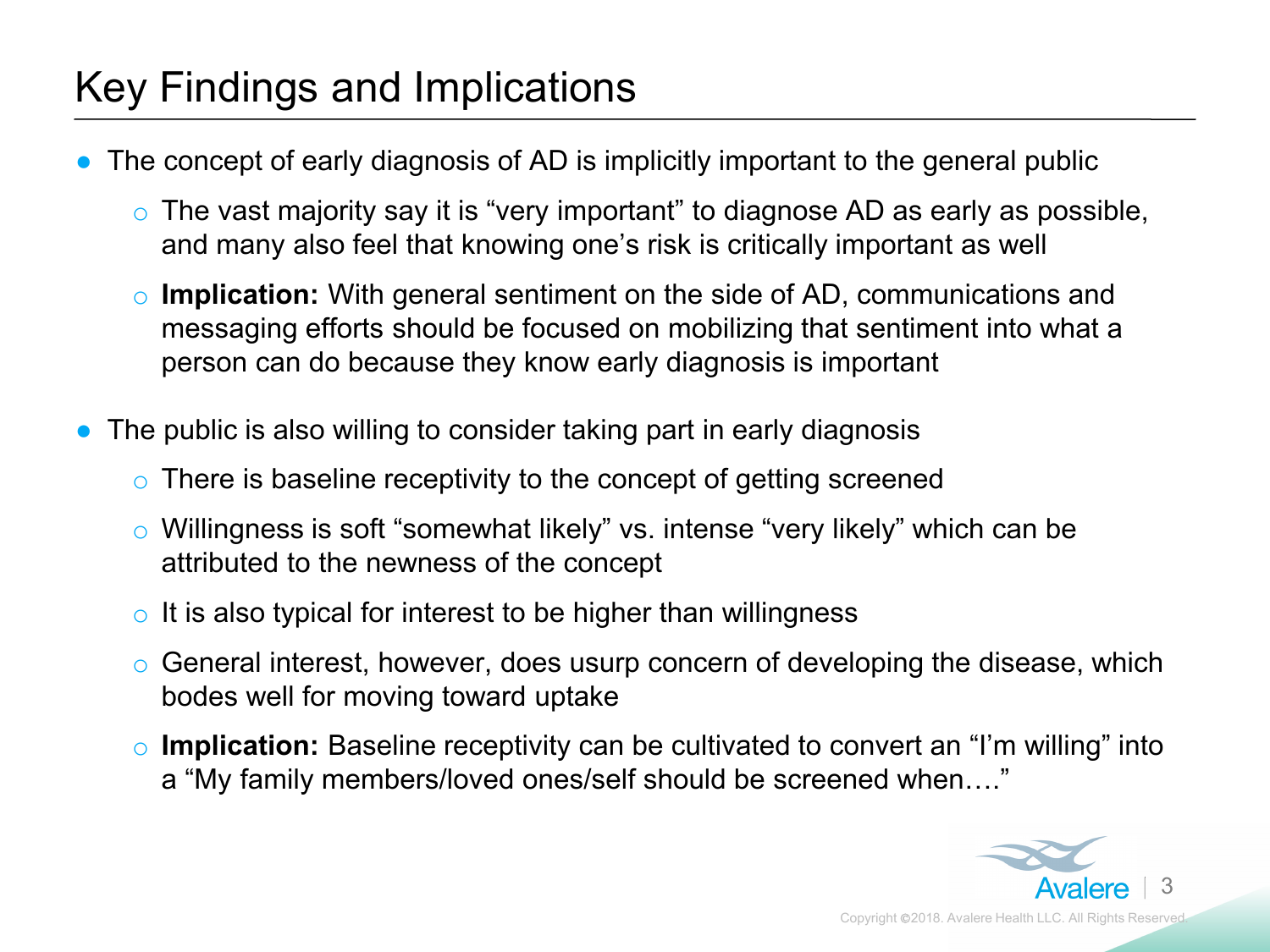### Key Findings and Implications

- Benefits of early diagnosis address a major self-professed pain point and challenge of Alzheimer's disease: lack of certainty
	- o Optimal planning is a consistent benefit of early diagnosis
	- o It sits alongside a critical challenge: social, emotional, and clinical uncertainties
	- o **Implication:** Uptake efforts can directly address challenges. Early diagnosis empowers a person, and their family, to address the social, emotional, and clinical concerns
- Knowledge of AD is largely built through exposure to the disease, either through a family member, loved one, and/or as a caregiver to someone with the disease
	- o Self-professed knowledge is limited across the population, and it is even more limited among younger, less educated, and lower socioeconomic audiences, all of whom are important for uptake
	- o **Implication:** Traction and receptivity for early detection exists, despite limited exposure knowledge of, exposure to, and fear of the disease. Increasing knowledge about how early diagnosis empowers a person with AD can become a motivating agent for seeking out screening

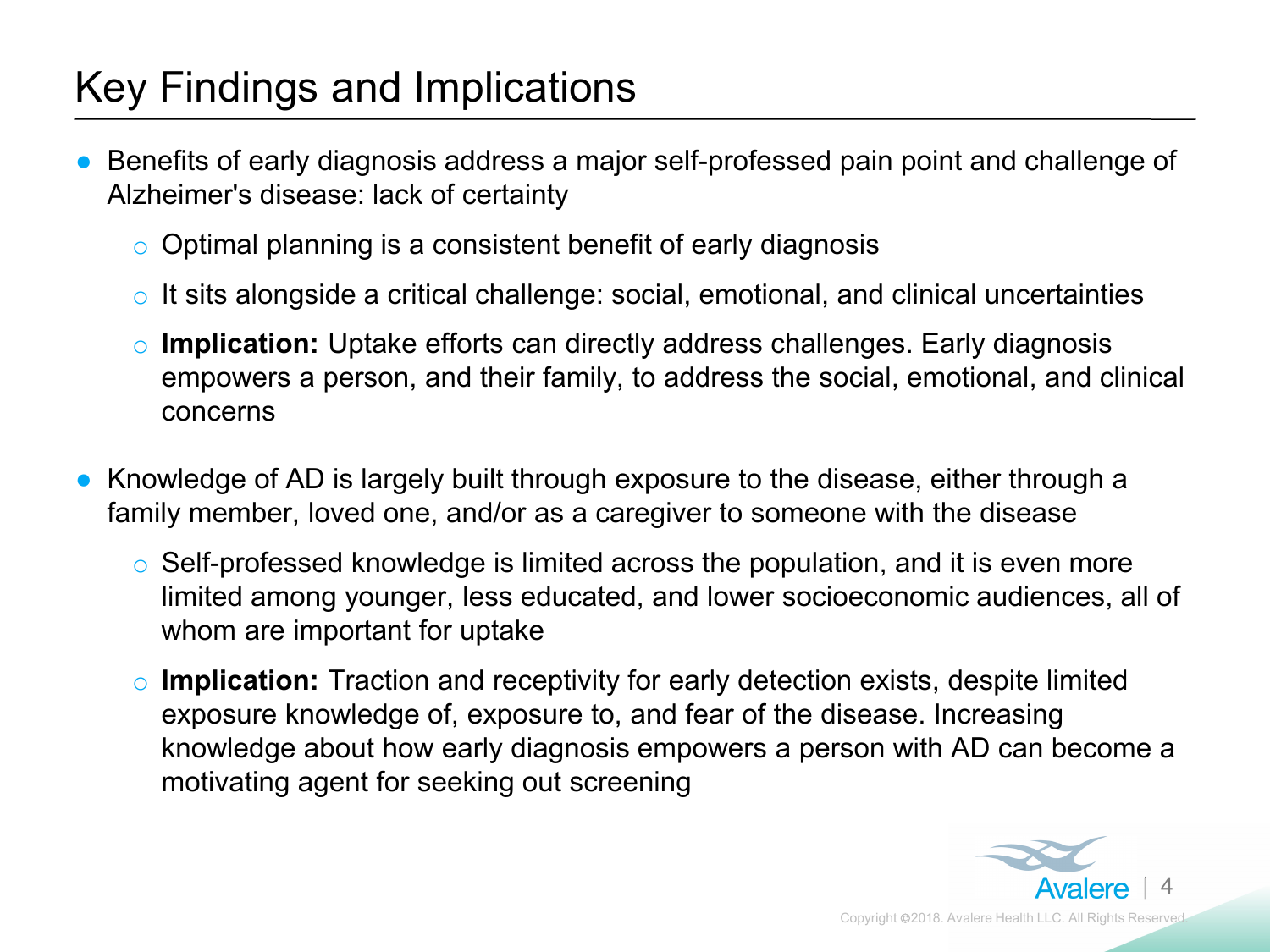



Traction for Risk Assessment and Early Detection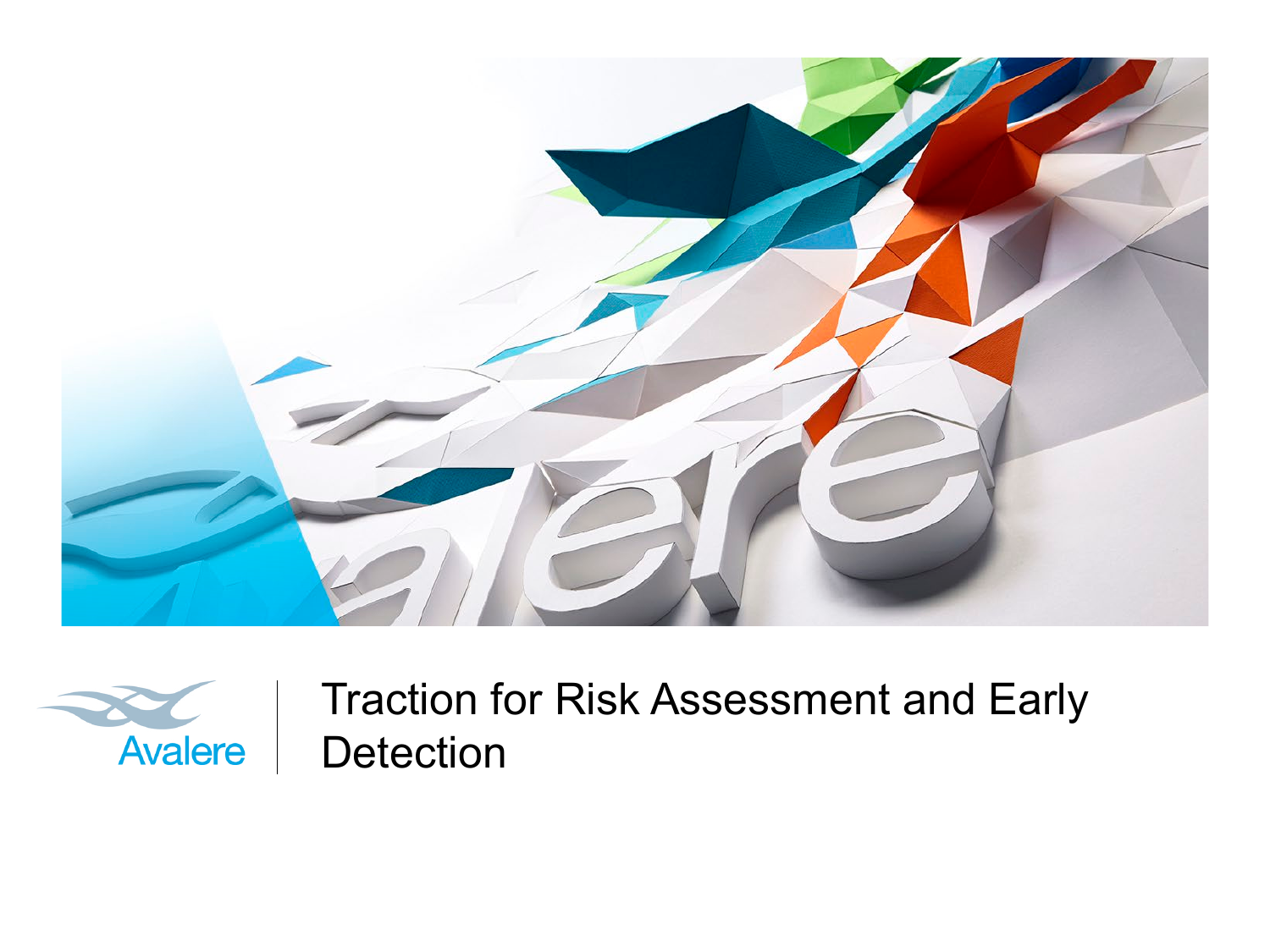# Risk Identification and Early Detection of Alzheimer's Disease Earns Broad Traction Among the General Public

**The vast majority feel it is important to know risk and diagnose AD as early as possible.**

**Perceived Importance of Risk Assessment and Diagnosis of AD**



Q: Would you say each of the following is very important, somewhat important, not that important, or not important at all to you? KNOWING YOUR RISK for Alzheimer's disease as early as possible; DIAGNOSING Alzheimer's disease as early as possible

Copyright ©2018. Avalere Health LLC. All Rights Reserved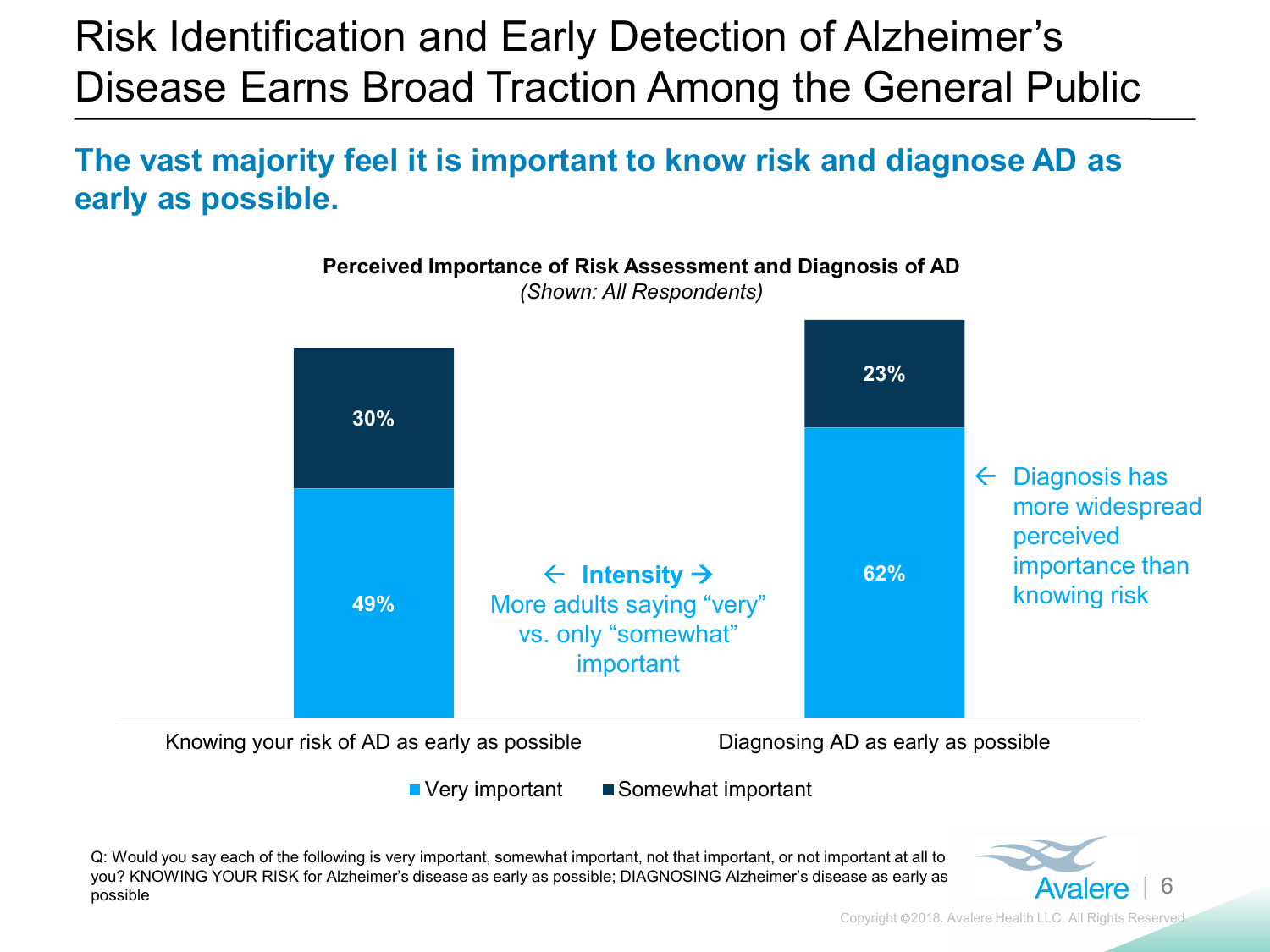### There Is Also Baseline Receptivity to Taking Part in Tests and Studies About Early Signs and Risks

#### **Close to half think they would be likely to partake, even though some of that is a tempered "somewhat" likely.**



Q: How likely would you be to participate in the following tests or research for Alzheimer's disease? Would you be very likely, somewhat likely, not that likely, or not at all likely? A test or scan to look for early signs or risks of Alzheimer's disease; A research study to test prevention or treatment of Alzheimer's disease



Copyright ©2018. Avalere Health LLC. All Rights Reserved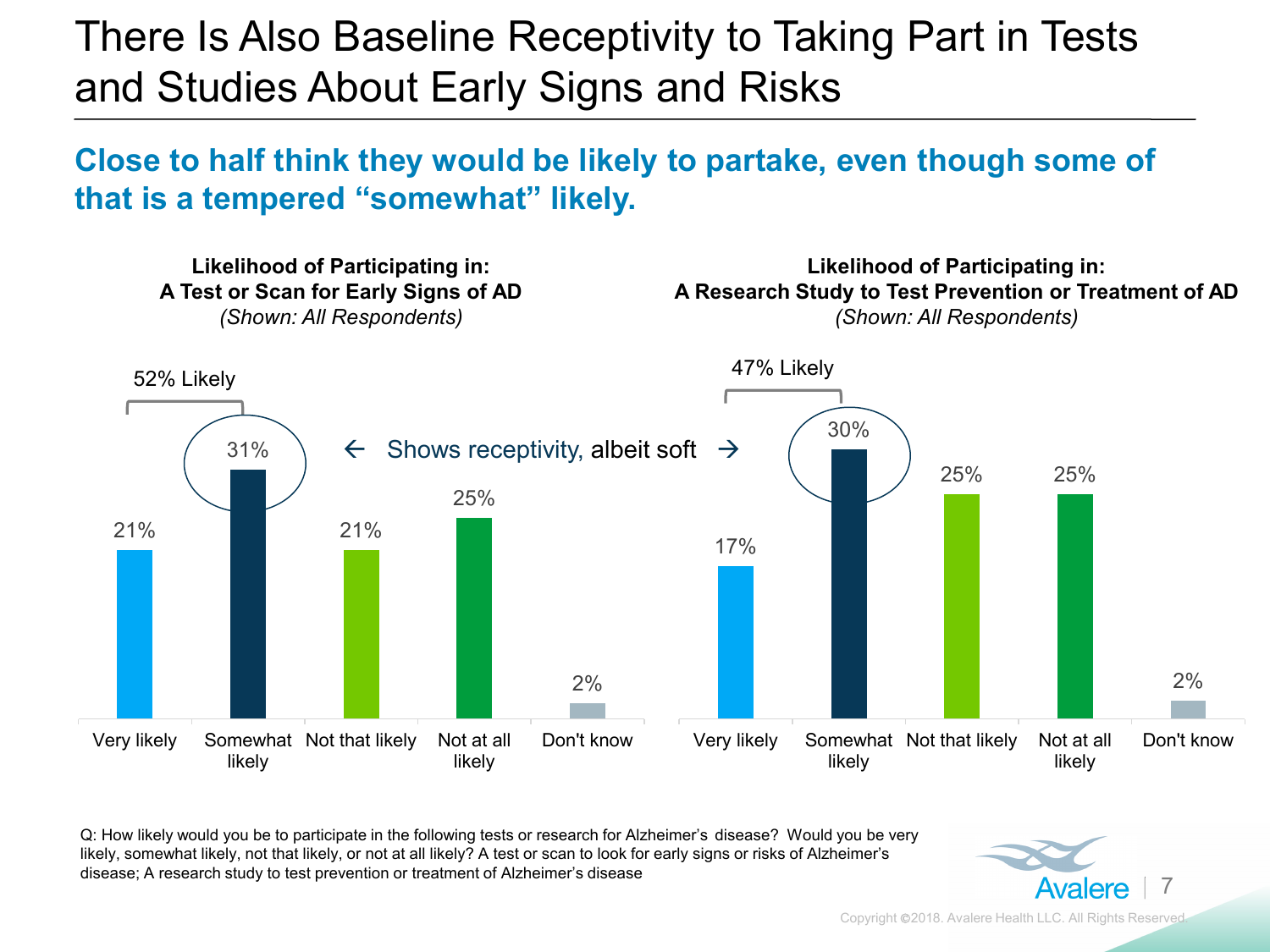# Movement Toward Screenings Will Likely Occur in Waves

The concept of early screenings is still new. Baseline receptivity will likely generate an early adopter group, while others will require more motivation to be screened, or recommend a loved one be screened.



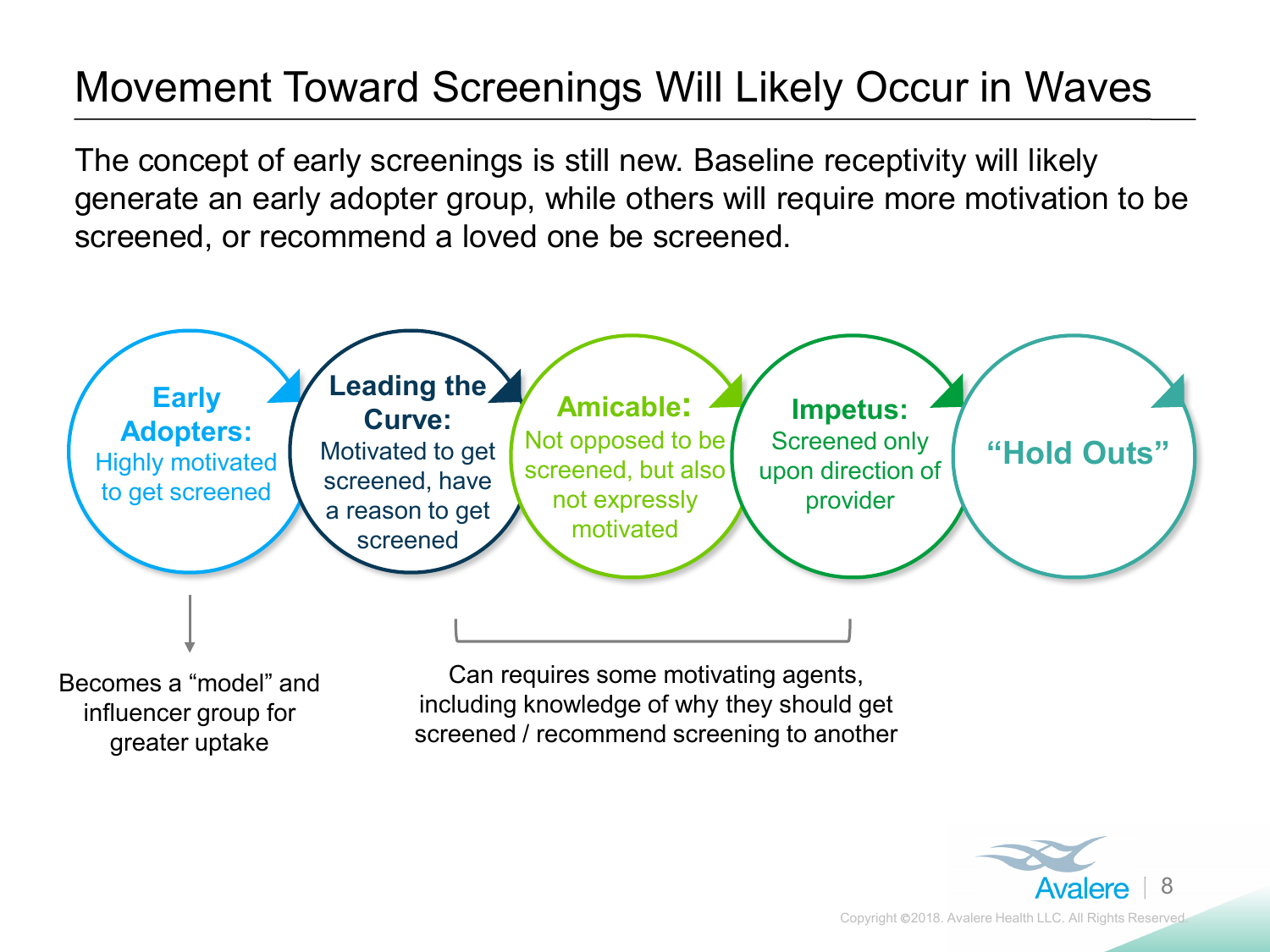# Optimal Future Planning Could Be a Strong Motivator for Early Diagnosis

#### **The public recognizes many benefits of early diagnosis, most of which center around preparedness.**



#### **Benefits of Early Alzheimer's Diagnosis:**

Benefits for diagnosing before, vs. upon early onset of symptoms are on-par and comparable to each other

Q: In your opinion, what are the BENEFITS of being diagnosed with Alzheimer's disease BEFORE NOTICEABLE SYMPTOMS DEVELOP and WHEN INITIAL, MILD SYMPTOMS ARE NOTICEABLE? Would you say it…



Copyright 2018. Avalere Health LLC. All Rights Reserved.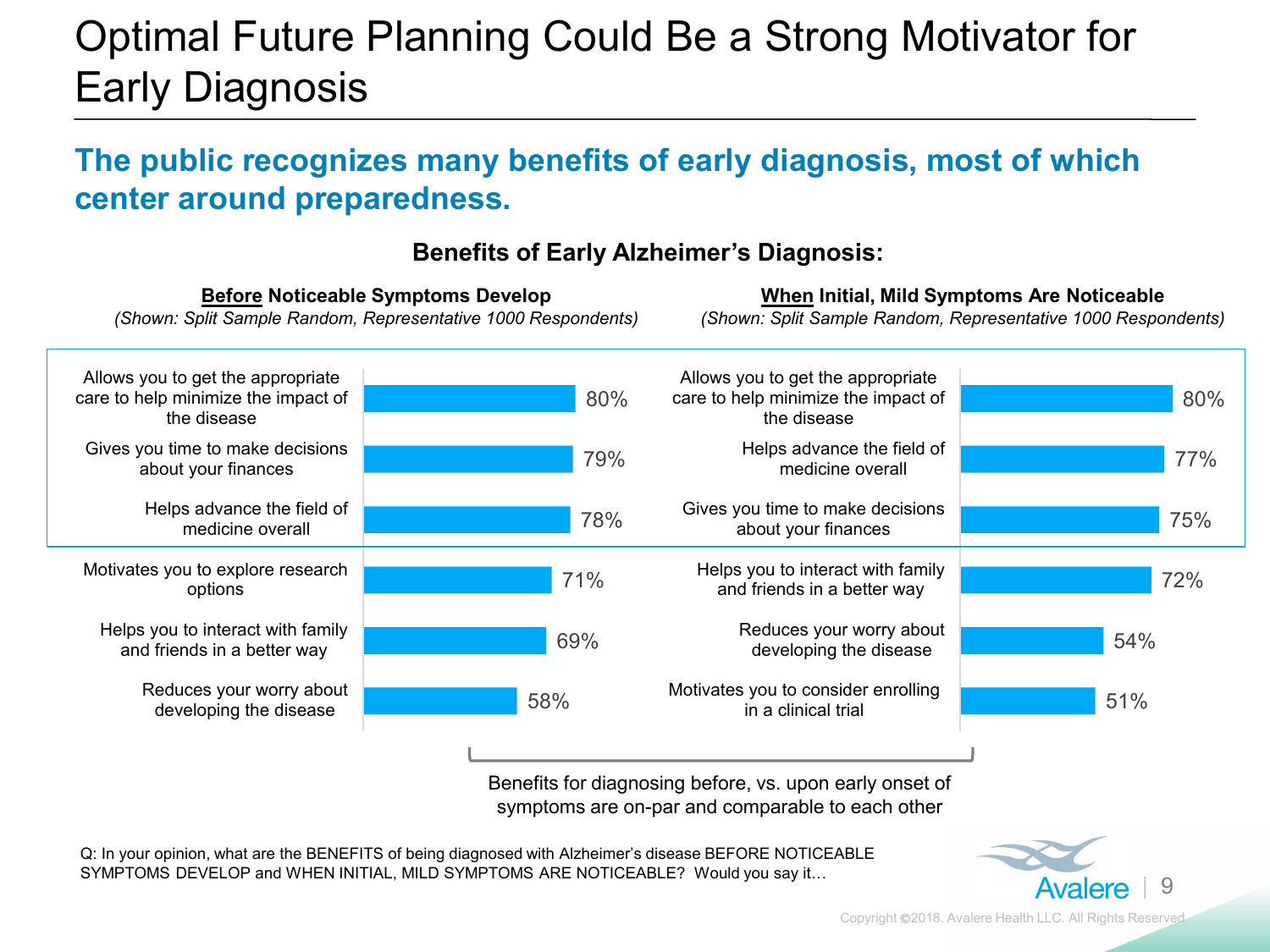### There Is Also Traction for Clinical Research and Trials

**A majority of adults consider access to research studies, trials a benefit to early diagnosis, which are concepts that typically require more urging.**



Think the potential to participate in a research study is a benefit of diagnosing AD before symptoms are noticeable



Consider access to a clinical trial is a benefit of diagnosing AD when mild symptoms are noticeable

Q: In your opinion, what are the BENEFITS of being diagnosed with Alzheimer's disease BEFORE NOTICEABLE SYMPTOMS DEVELOP and WHEN INITIAL, MILD SYMPTOMS ARE NOTICEABLE? Would you say it…



Copyright ©2018. Avalere Health LLC. All Rights Reserved.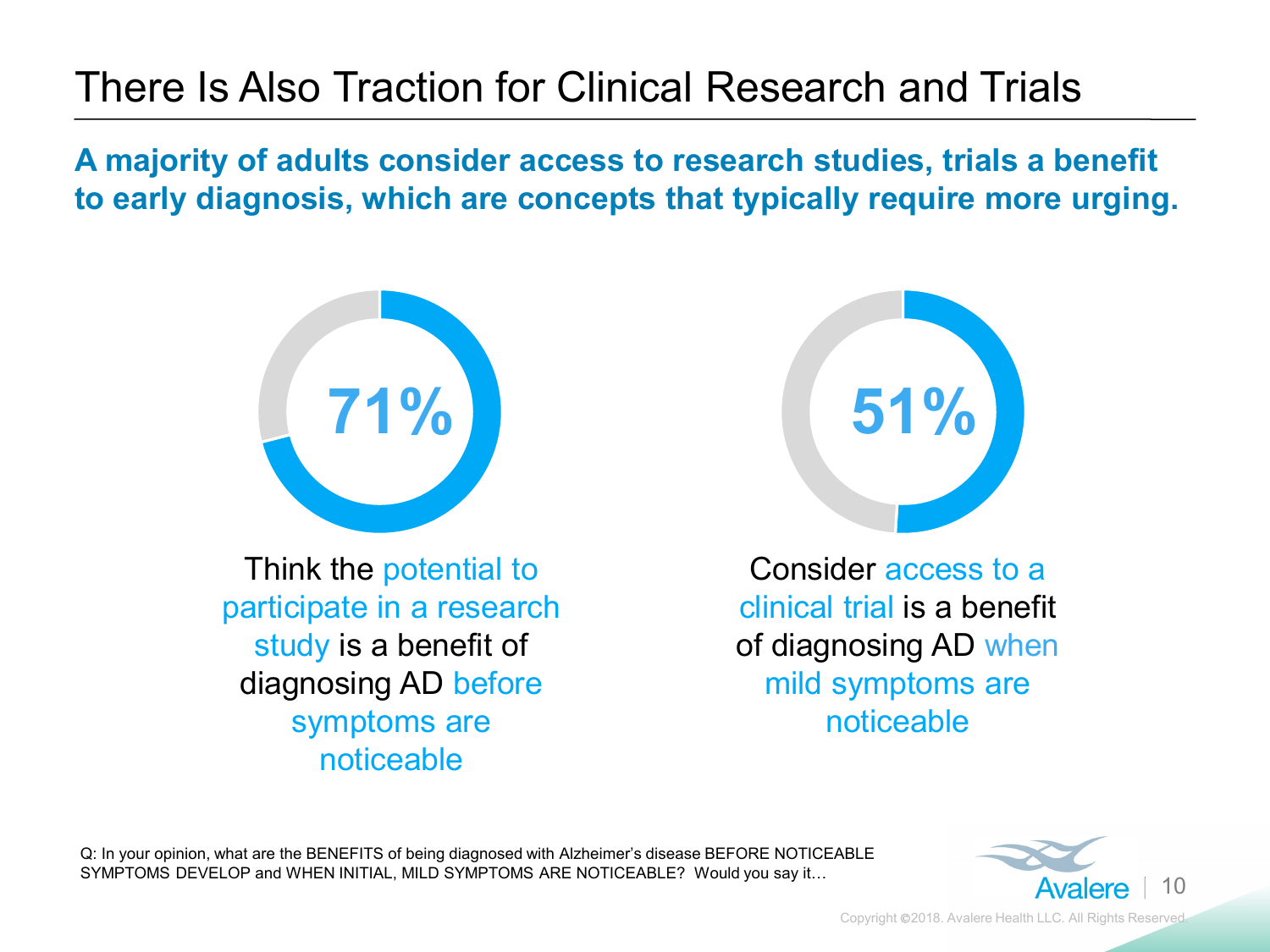### Perceived Benefits of Early Diagnosis Sit Alongside Realistic Fears

#### **Early diagnosis raises emotional, social, and financial concerns.**

78% 76% 74% 72% 67% 62% 57% 43% Potentially losing your independence Becoming a burden on your family or caregivers Knowing it's coming and not being able to prevent it Potential future medical costs Possibly being denied insurance coverage Possibly losing your driver's license Being treated differently, or discriminated against Worrying about dying 81% 77% 76% 73% 68% 66% 56% 45% Potentially losing your independence Becoming a burden on your family or caregivers Knowing it's coming and not being able to prevent it Potential future medical costs Possibly being denied insurance coverage Possibly losing your driver's license Being treated differently, or discriminated against Worrying about dying **Before Noticeable Symptoms Develop** *(Shown: Split Sample Random, Representative 1000 Respondents)* **When Initial, Mild Symptoms Are Noticeable**

**Challenges of Early Alzheimer's Diagnosis**

Q: In your opinion, what are the CHALLENGES of being diagnosed with Alzheimer's disease BEFORE NOTICEABLE SYMPTOMS DEVELOP? Would you say…

Copyright 2018. Avalere Health LLC. All Rights Reserved.

Avalere

11

*(Shown: Split Sample Random, Representative 1000 Respondents)*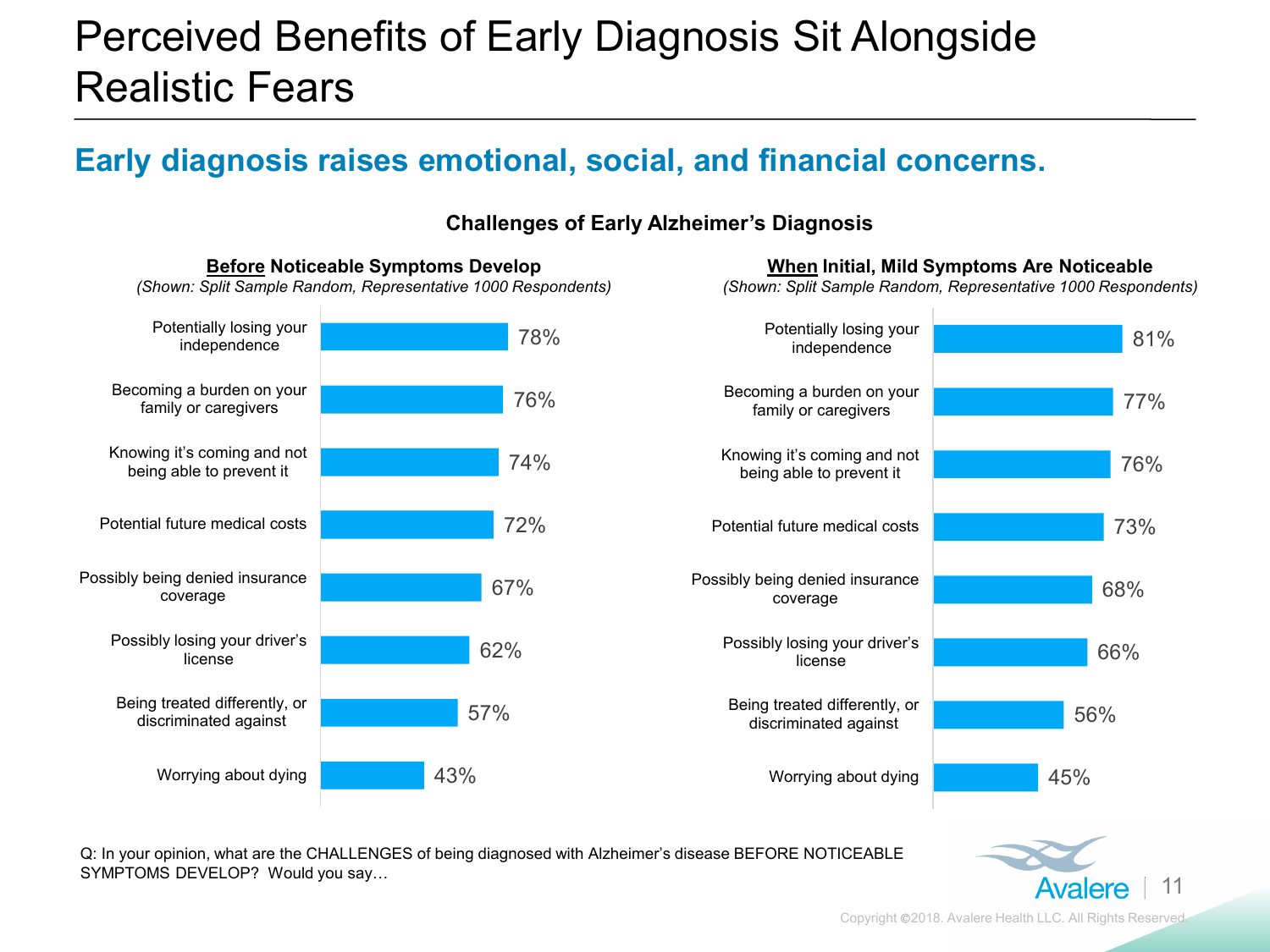### There Is General Agreement that Insurers Should Take Responsibility for Access to Early AD Diagnosis



Q: In your opinion, who do you think should cover the cost of each of the following potential scenarios?<br>
Avalence 12

Copyright ©2018. Avalere Health LLC. All Rights Reserved.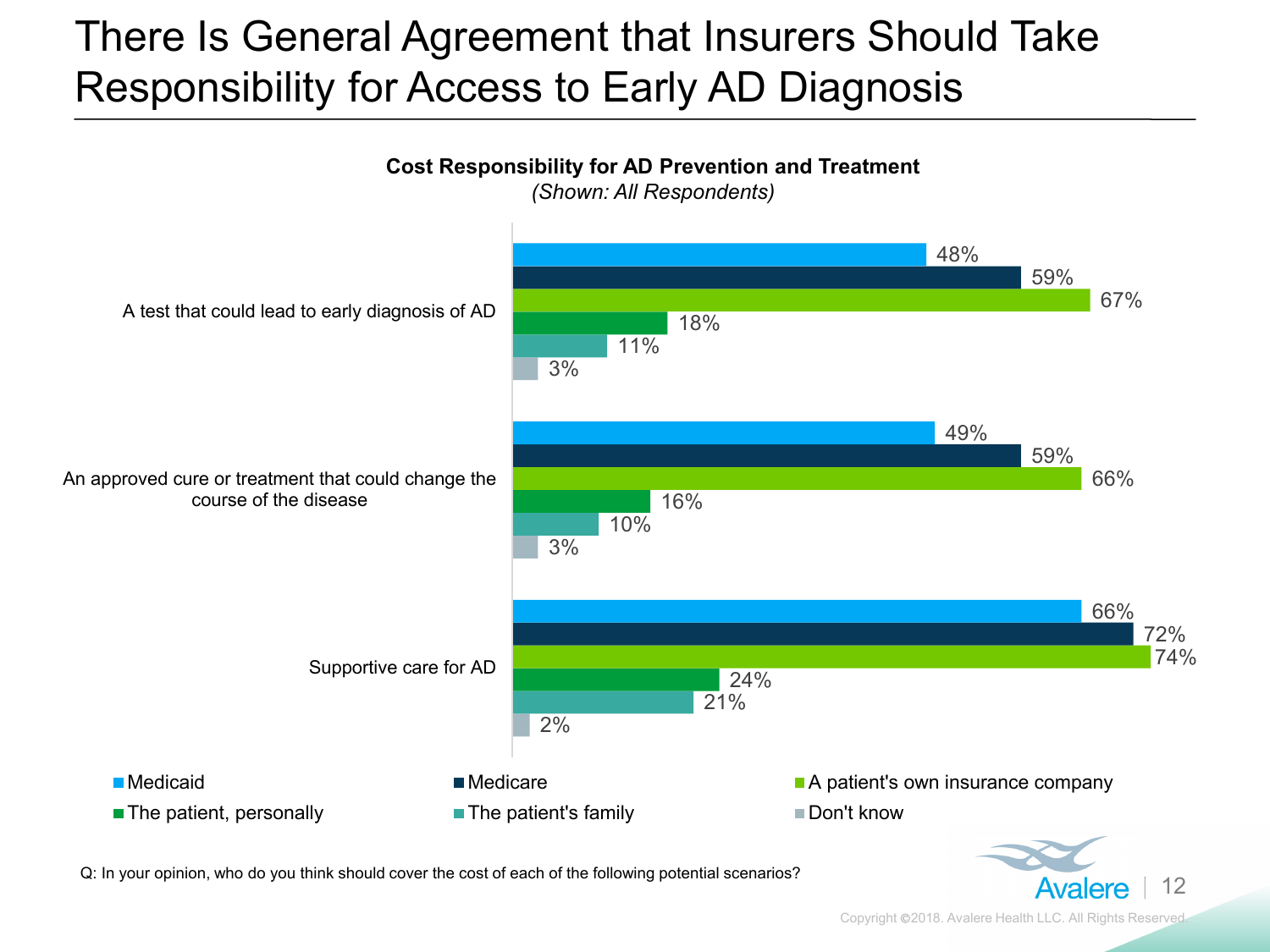



Using Early Detection Messages to Build Knowledge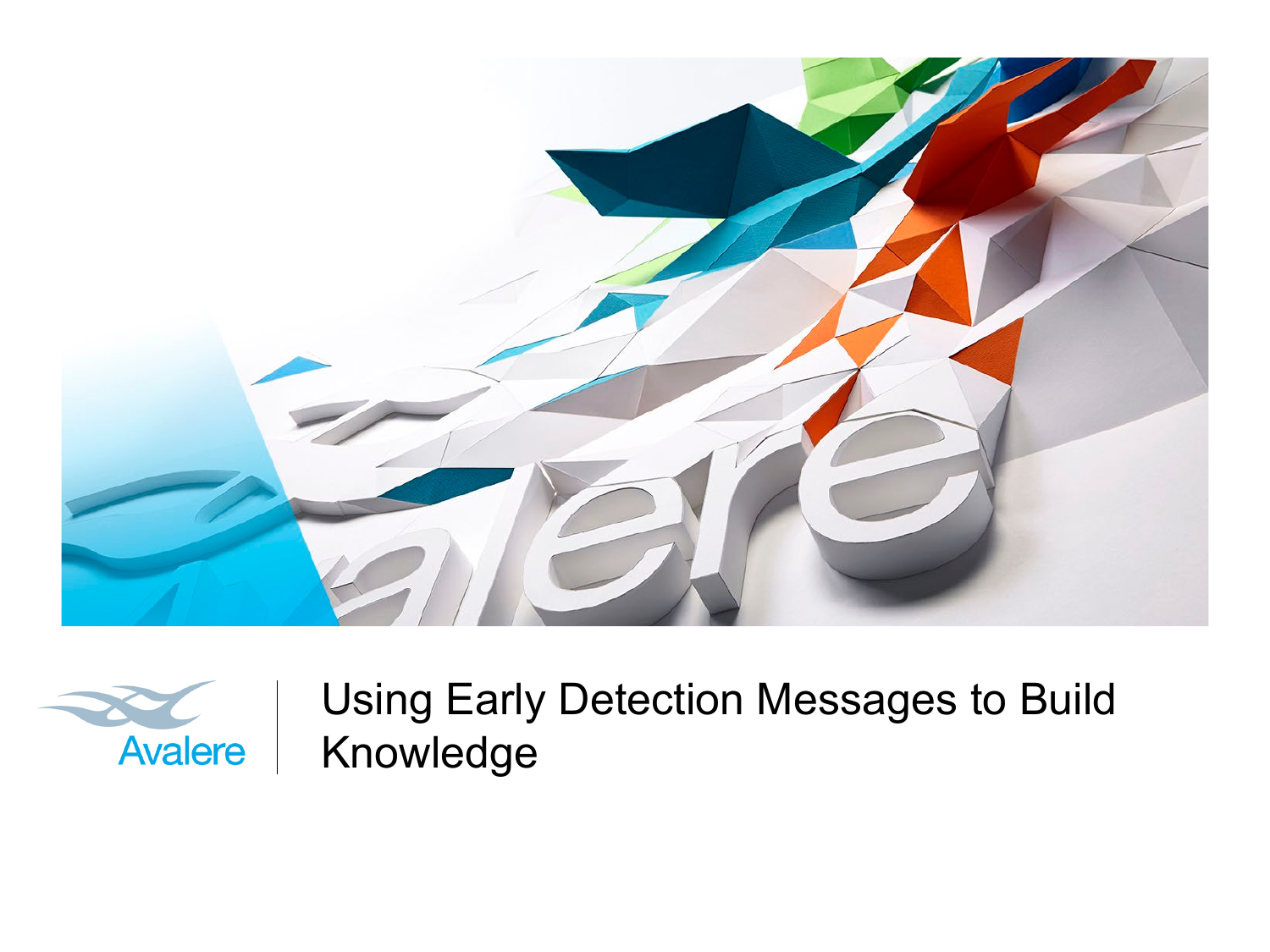The General Public Is Largely Unfamiliar With and Not Afraid of Developing Alzheimer's Disease

**Most adults know little about AD, and only half know a family member / loved one with it. Even fewer are concerned about developing AD.**



Q: Would you say you know a great deal, somewhat, just a little, or nothing about Alzheimer's disease?

Q: Have you or any of your family members or close friends ever been diagnosed with Alzheimer's disease? More specifically, who has been diagnosed with Alzheimer's disease? Was it…

Q: Have you ever been a caregiver for someone with Alzheimer's disease?

How concerned are you about being diagnosed with Alzheimer's disease? Would you say you are…

**Avalere** 

14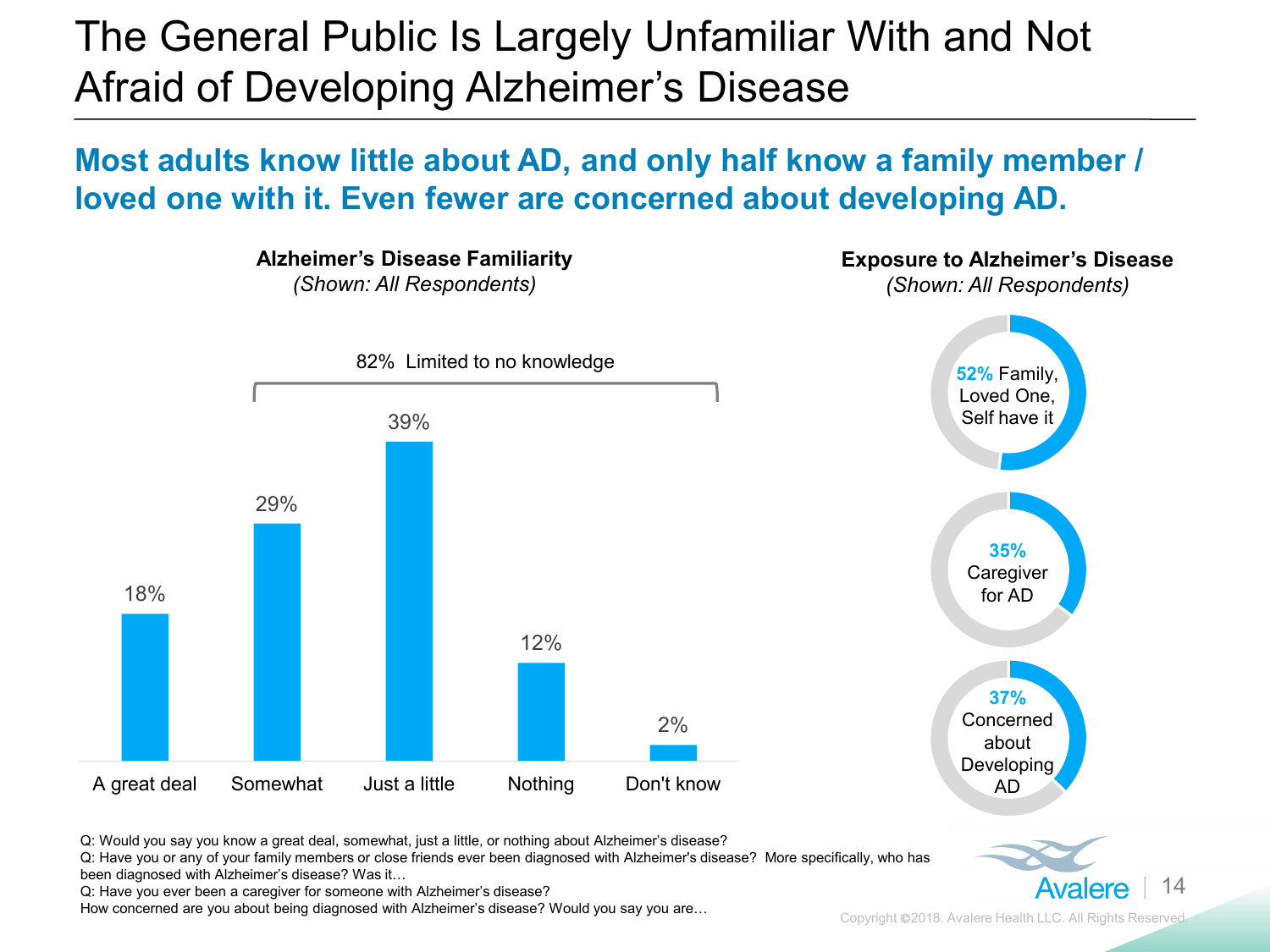# Knowledge Builds with Proximity and Exposure to AD

#### **Knowing or caring for a person with AD drives greater overall knowledge than any other demographic.**

**Alzheimer's Disease Familiarity**

*(Shown: All Respondents by Disease Proximity)* 



Q: Would you say you know a great deal, somewhat, just a little, or nothing about Alzheimer's disease?

Q: Have you or any of your family members or close friends ever been diagnosed with Alzheimer's disease? More specifically, who has been diagnosed with Alzheimer's disease? Was it…

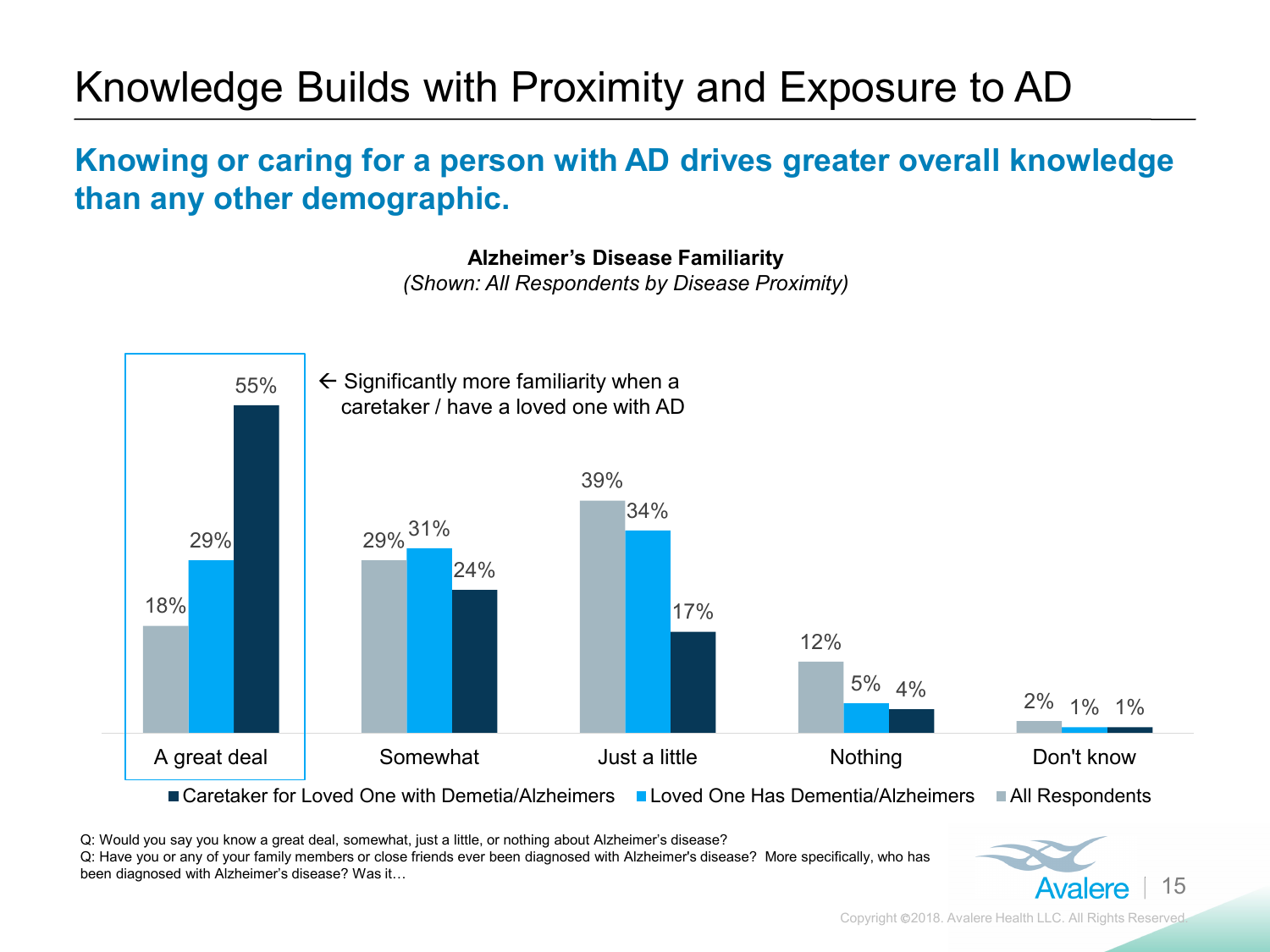### Proximity and Knowledge of AD Can Prompt Greater Concern about Developing the Disease

#### **While contained overall, those who are closer to the disease share some greater concern about developing AD.**

**11% 15% 26% 21% 9% 12% 25% 31% 32% 27% 27% 14%** All Respondents Family/Loved One/Self with AD Caretaker to AD Knowledgeable Limited Knowledge No Knowledge **Alzheimer's Disease Concern** *(Shown: All Respondents by Disease Proximity and Knowledge)*  $\leftarrow$  Concern is still "soft," vs. more intense (somewhat, vs. very concerned)

■ Very Concerned ■ Somewhat Concerned

Q: How concerned are you about being diagnosed with Alzheimer's disease? Would you say you are ... Q: Have you or any of your family members or close friends ever been diagnosed with Alzheimer's disease? More specifically, who has been diagnosed with Alzheimer's disease? Was it…

Q: Would you say you know a great deal, somewhat, just a little, or nothing about Alzheimer's disease?



Copyright 2018. Avalere Health LLC. All Rights Reserved.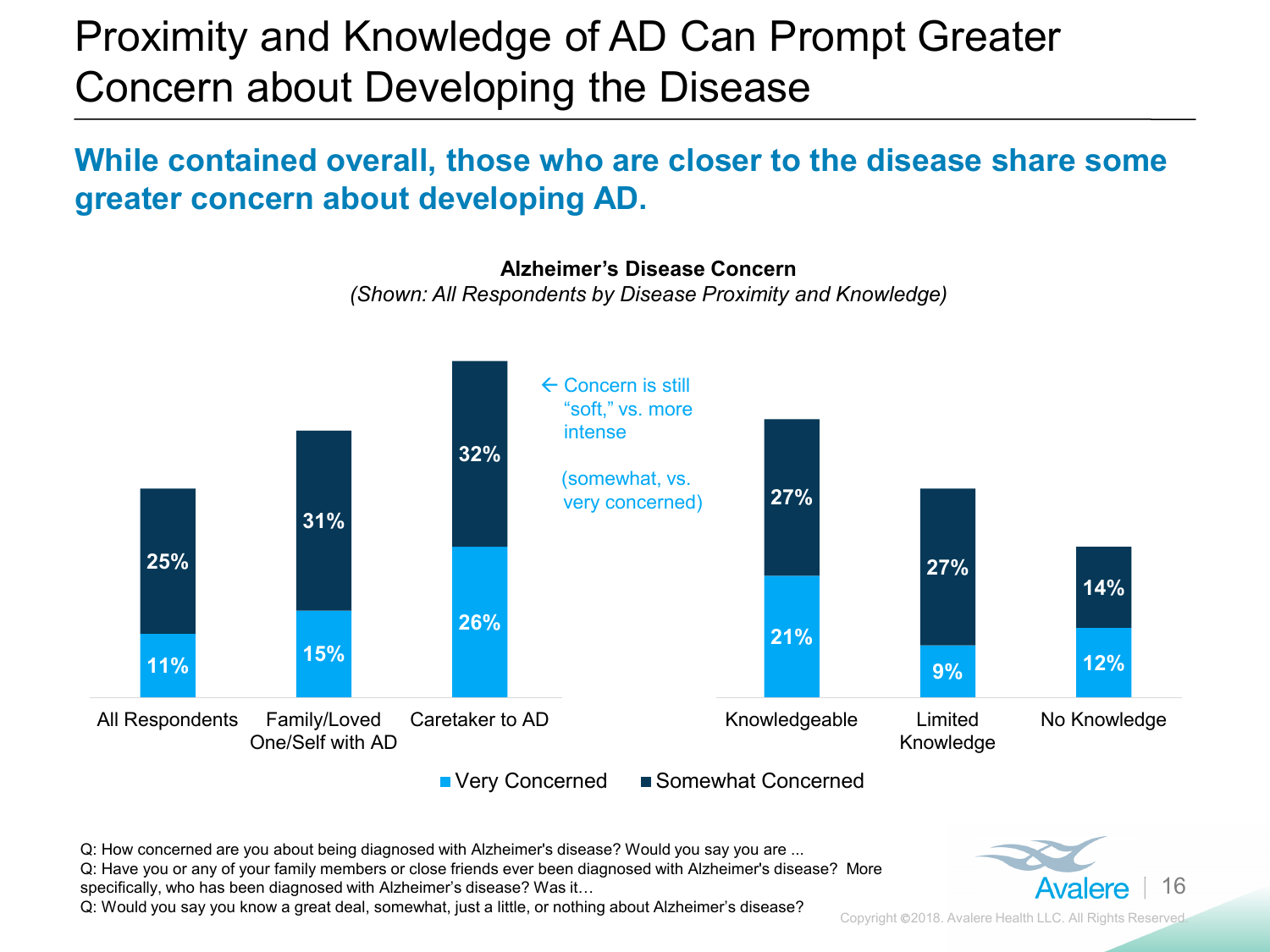### Knowledge Is Important Because It Can Mobilize Early **Detection**

#### **Those with less knowledge are less likely to see the importance of early detection.**

**Importance of Risk Assessment, Diagnosis of Alzheimer's Disease by Knowledge of Disease** 



*(Shown: All Respondents by Knowledge, "Very Important")*

Q: Would you say each of the following is very important, somewhat important, not that important, or not important at all to you?<br>KNOWING YOUR RISK for Alzheimer's disease as early as possible; DIAGNOSING Alzheimer's disea Q: Would you say you know a great deal, somewhat, just a little, or nothing about Alzheimer's disease?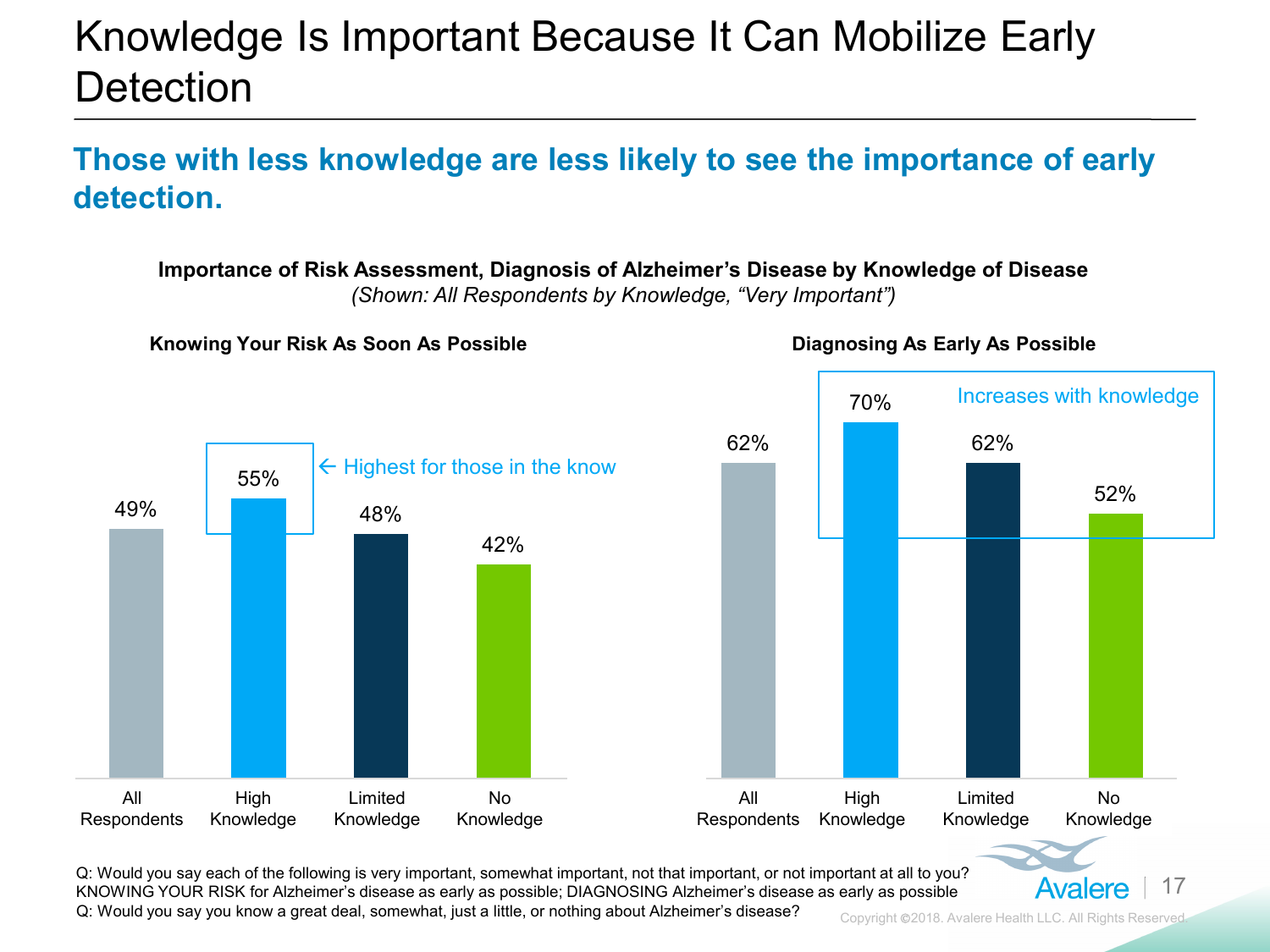## Limited Knowledge Pervades Participation in Screenings

#### **Those with less knowledge are also not as apt to partake in screenings vs. the more acquainted with the disease.**

**Likelihood of Participating in Tests or Research for Alzheimer's Disease by Knowledge of Disease**  *(Shown: All Respondents by Knowledge, "Very Likely")*

#### **A research study to test prevention or treatment of Alzheimer's Disease**



#### **A test or scan to look for early signs or risks of Alzheimer's Disease**





Q: How likely would you be to participate in the following tests or research for Alzheimer's disease? Would you be very likely,<br>somewhat likely, not that likely, or not at all likely? A test or scan to look for early signs Q: Would you say you know a great deal, somewhat, just a little, or nothing about Alzheimer's disease?

Copyright 2018. Avalere Health LLC. All Rights Reserved.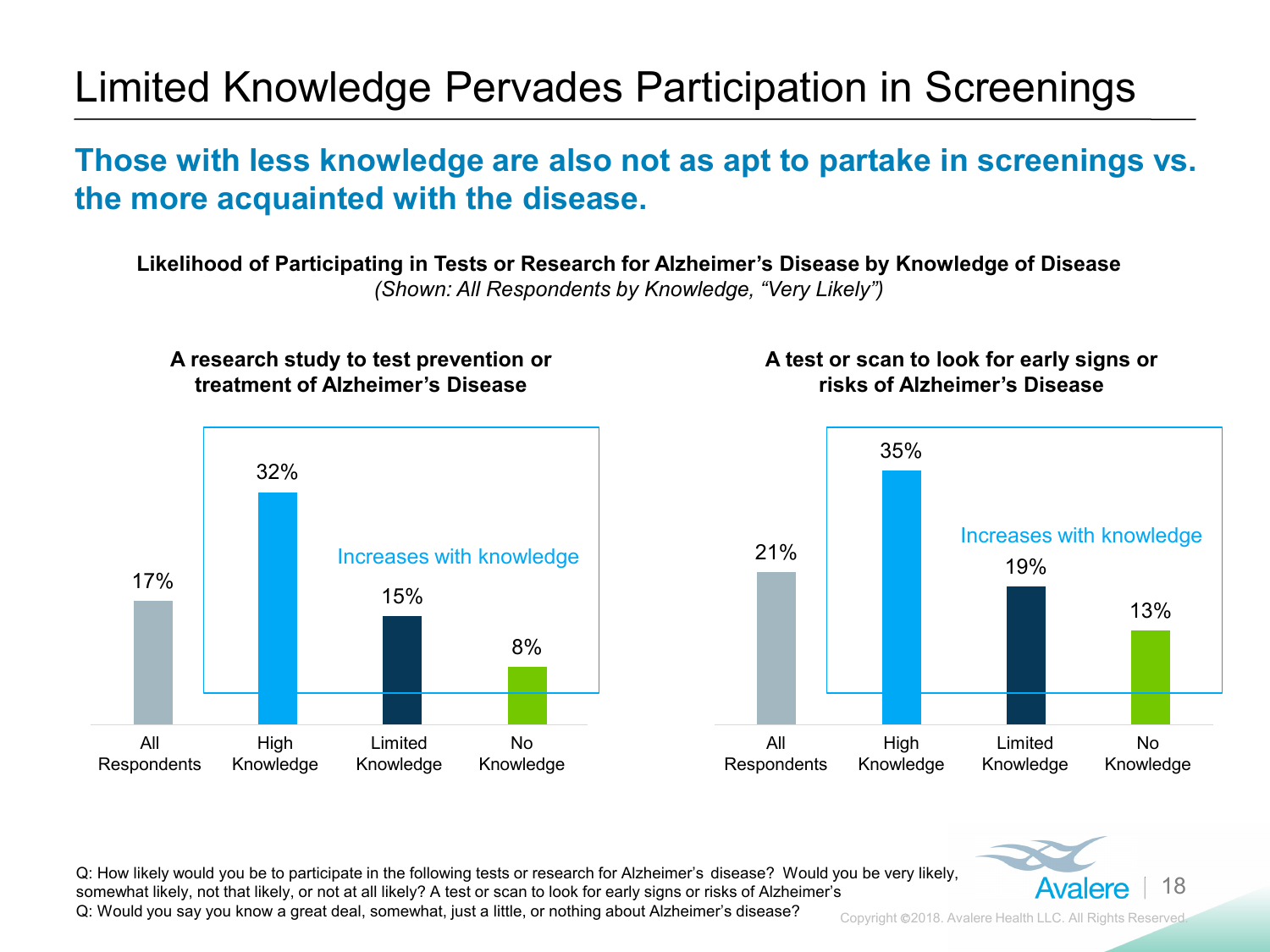### Benefits of Early Diagnosis and Coverage of Tests Are a Combined Powerful Tool to Build Knowledge and Motivate

#### **Evidence of better outcomes, and coverage of tests make the concept of early diagnosis more relevant, and plausible.**

**Which of the Following Would Make You Want to Learn More about Early Diagnosis of Alzheimer's Disease?**



*(Shown: All Respondents, Multiple Responses Accepted)*



Q: Which of the following would make you want to learn more about early diagnosis of Alzheimer's disease? Would you **Avalere** 19 say…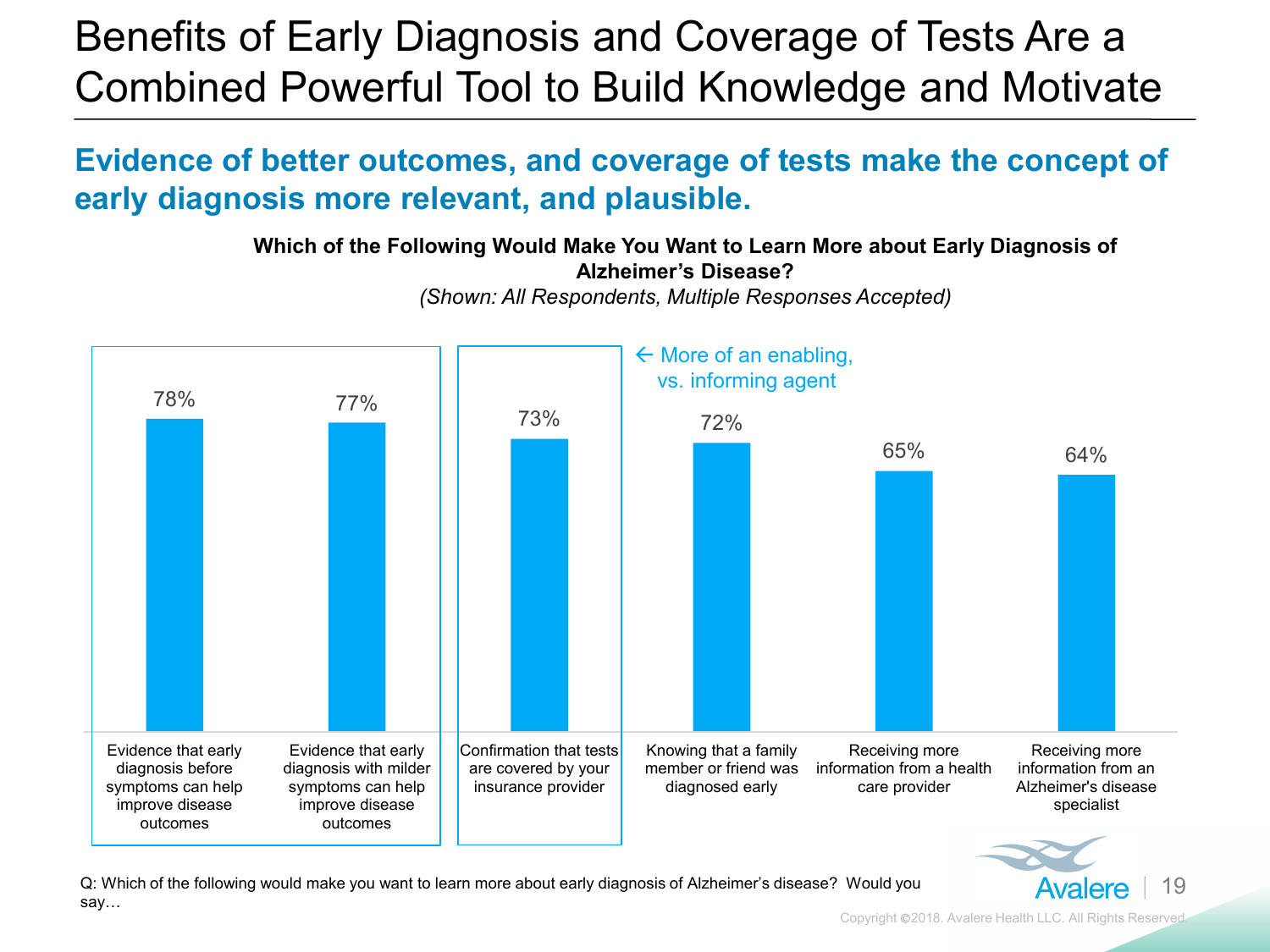#### Benefits of Early Diagnosis Even Resonates with Less Informed Audiences

#### **Educating on early diagnosis means that knowledge grows by informing and empowering, versus frighten audiences.**

**Which of the Following Would Make You Want to Learn More about Alzheimer's Disease?**

78% 80% 80%  $73\%72\%$  76% 72% 70%  $\begin{array}{|c|c|c|c|c|}\n\hline\n\text{63\%} & & & \text{72\%70\%} & \text{69\%} \\
\hline\n\text{63\%} & & & \text{65\%} & \text{67\%} & \text{67\%} \\
\hline\n\end{array}$ 80%80% 77%78%<sup>79%</sup> 73%<sub>73%</sub> 76% 76% 75% 64% 66% 65% 70% and the contract of the 68% 63% 69% 61% 56% Evidence that early diagnosis before symptoms can help improve disease symptoms can help improve outcomes Evidence that early diagnosis with milder disease outcomes Confirmation that tests are covered by your insurance provider Knowing that a family member or friend was diagnosed early Receiving more information Receiving more information from a health care provider from an Alzheimer's disease specialist  $\blacksquare$  All Respondents  $\blacksquare$  High Knowledge  $\blacksquare$  Limited Knowledge  $\blacksquare$  No Knowledge Imparts knowledge, education  $\left|\begin{matrix} \cdot & \cdot & \cdot \\ \cdot & \cdot & \cdot \\ \cdot & \cdot & \cdot \end{matrix}\right|$   $\leftarrow$  Without additional sources, cultivates emotion, second-hand information, and potentially fear

*(Shown: All Respondents by Knowledge, Multiple Responses Accepted)*

Q: Which of the following would make you want to learn more about early diagnosis of Alzheimer's disease? Would you say…

Q: Would you say you know a great deal, somewhat, just a little, or nothing about Alzheimer's disease?

Copyright 2018. Avalere Health LLC. All Rights Reserved.

**Avalere** 

20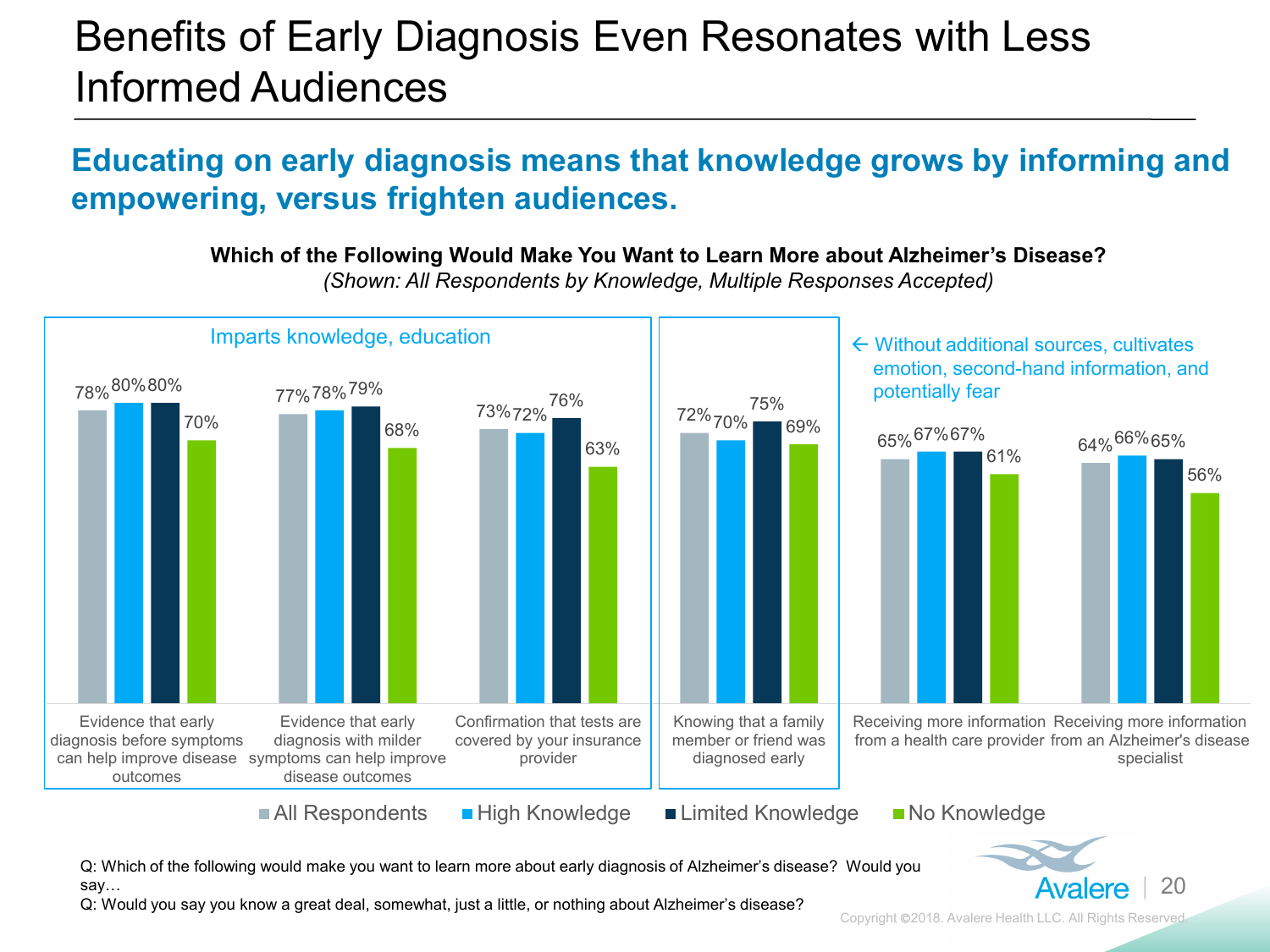



Targeting Critical Demographic Groups for Early Detection Uptake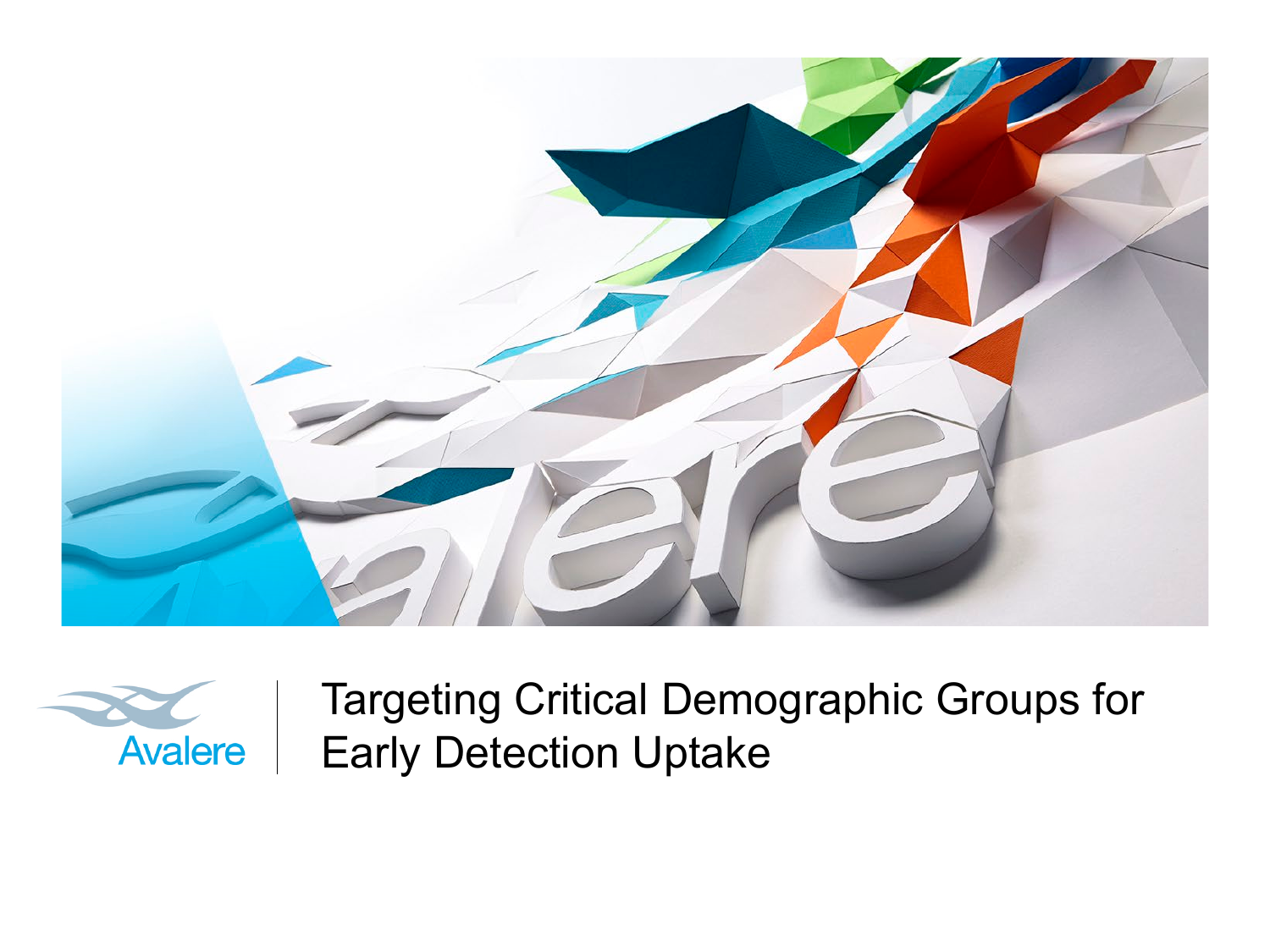### Knowledge Building Is Also Essential for Reaching Underserved Populations Who Can Be at Risk for AD

#### **Lower income, less educated adults know even less about AD than the general population.**

**Alzheimer's Disease Familiarity**  *(Shown: All Respondents to "A Great Deal" or "Somewhat" by Knowledge, Income, Education)* 



Copyright ©2018. Avalere Health LLC. All Rights Reserved.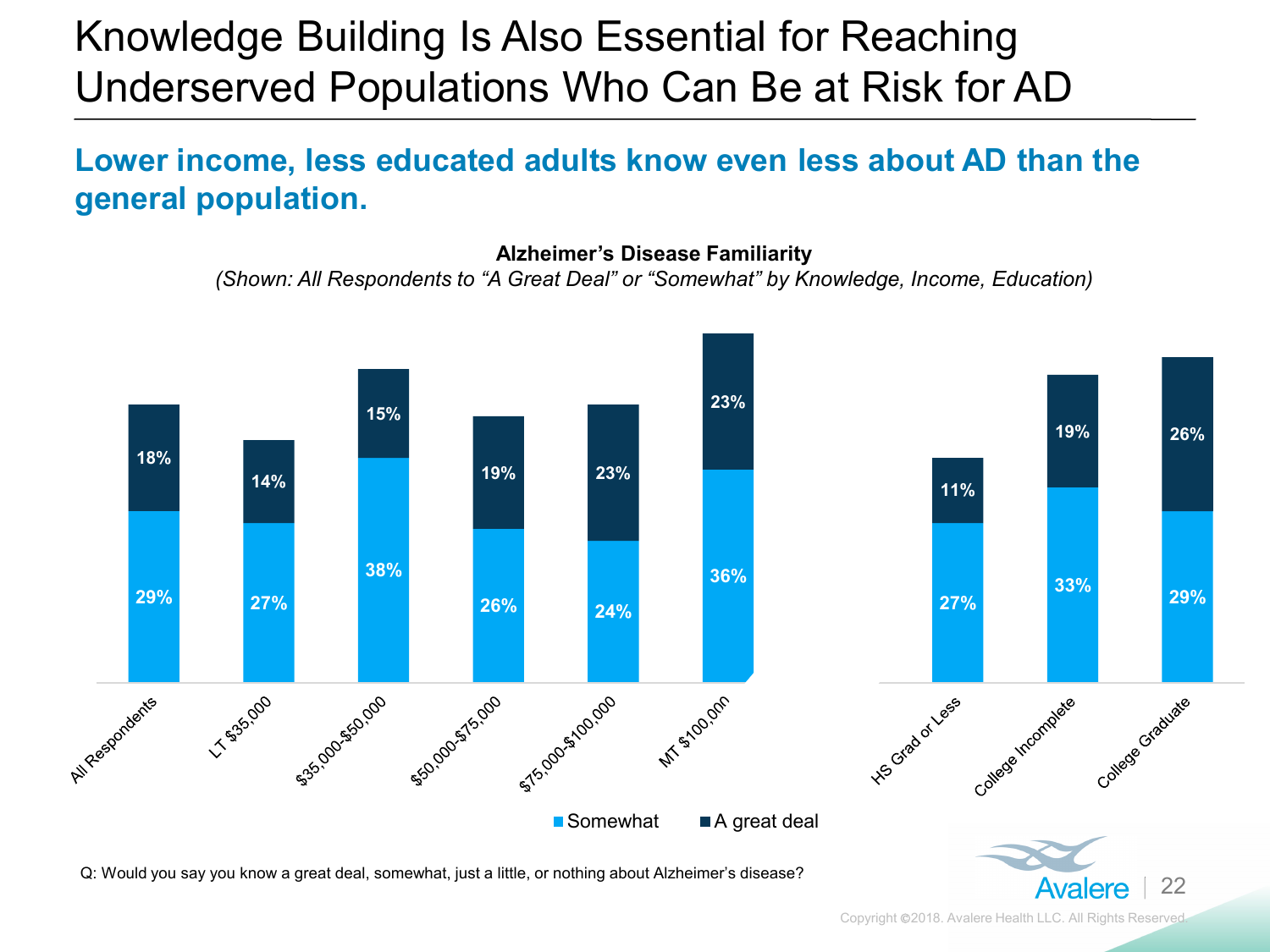### Knowledge Building Is Also Essential for Uptake Among Next Generation of Caregivers

#### **Younger adults, especially under 34, are more disconnected from the disease and will benefit from the early diagnosis message as they age into caregiver roles for loved ones.**



Q: Would you say you know a great deal, somewhat, just a little, or nothing about Alzheimer's disease?<br>**Avalere** 23

Copyright 2018. Avalere Health LLC. All Rights Reserved.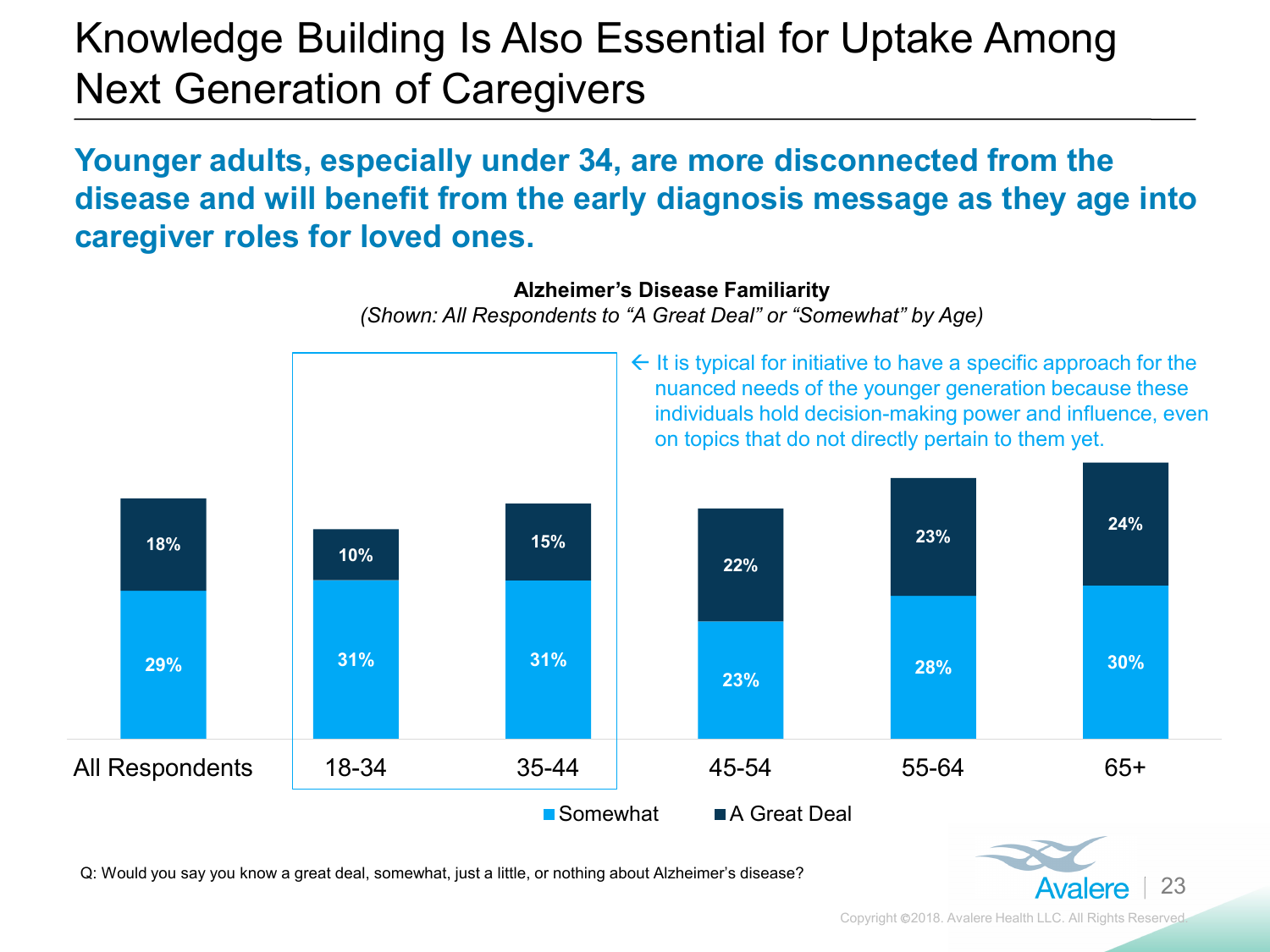### Peace of Mind Is Particularly Important for the Rising Generation

**Younger adults (under 34) are more likely to consider "reducing worry" as a benefit of early diagnosis.** 

**67%**  Of 18-34 Year Olds…

> Consider "reducing worry" as a benefit of pre-symptomatic diagnosis (vs. 58% overall)

**61%** 

Of 18-34 Year Olds…

Consider "reducing worry" as a benefit of diagnosis upon initial, mild symptoms (vs. 54% overall)

Q: In your opinion, what are the BENEFITS of being diagnosed with Alzheimer's disease BEFORE NOTICEABLE SYMPTOMS DEVELOP and WHEN INITIAL, MILD SYMPTOMS ARE NOTICEABLE? Would you say it…

Copyright ©2018. Avalere Health LLC. All Rights Reserved.

**Avalere** 

24